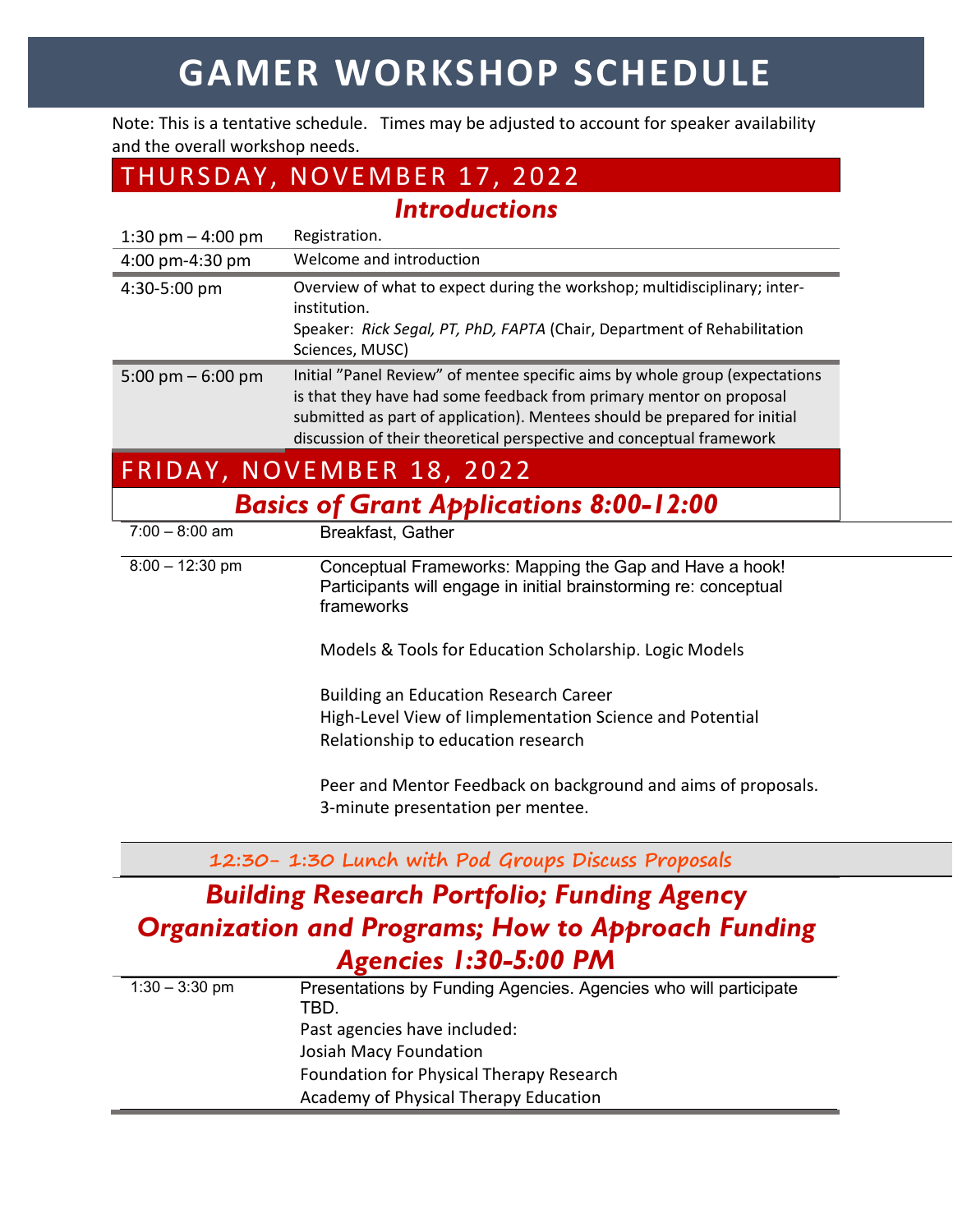## **GAMER WORKSHOP SCHEDULE**

#### American Education Research Association

#### 3:30 – 5:00 PM Individual appointments with funding agency representations Continue work on proposals

6:30 – 8:00pm **Dinner**

Evening: Continue work on proposals, mentor-mentee appointments

### SATURDAY, NOVEMBER 20, 2022 *What Reviewers Are Looking for: Grantsmanship*

| $1.44$ . The state of $1.44$ and $1.44$ and $1.44$ and $1.44$ and $1.44$ and $1.44$ and $1.44$ and $1.44$ and $1.44$ and $1.44$ and $1.44$ and $1.44$ and $1.44$ and $1.44$ and $1.44$ and $1.44$ and $1.44$ and $1.44$ and |                                                                                                                                                                                                                                     |  |
|-----------------------------------------------------------------------------------------------------------------------------------------------------------------------------------------------------------------------------|-------------------------------------------------------------------------------------------------------------------------------------------------------------------------------------------------------------------------------------|--|
| $7:00 - 10:30$ am                                                                                                                                                                                                           | Breakfast, Writing, Mentee/Mentor Consultation                                                                                                                                                                                      |  |
| $10:30 - 12:30$ am                                                                                                                                                                                                          | Sharing Points of Wisdom for Publication                                                                                                                                                                                            |  |
|                                                                                                                                                                                                                             | Avoiding "garbage in-garbage out": Best Practices for Survey Design                                                                                                                                                                 |  |
|                                                                                                                                                                                                                             | Introduction to review process used by various funding sources.                                                                                                                                                                     |  |
| $12:30 - 1:30$ pm                                                                                                                                                                                                           | "Fireside Chat" & Panel Discussion: What are reviewers looking for? This<br>applies to writing good manuscripts and manuscripts are the currency for<br>getting grants.<br>(Rick Segal joined by other faculty)<br>Box Lunch served |  |
| $1:30 - 4:00$ pm                                                                                                                                                                                                            | Write & Meet - Work on proposals and/or have informal discussions with<br>fellow mentees or faculty                                                                                                                                 |  |

### SUNDAY, NOVEMBER 21, 2022

|                       | <b>Final Meetings &amp; Presentations</b>                                                                                                                                                                                                                 |
|-----------------------|-----------------------------------------------------------------------------------------------------------------------------------------------------------------------------------------------------------------------------------------------------------|
| $9:00 - 11:00$ am     | Each Mentee presents their current background and aims - to whole group- 7<br>minutes to present and 5 minutes for discussion/questions. This presentation<br>should include identification of their theoretical perspective and conceptual<br>framework. |
| 11:00 am $-$ 12:00 pm | Final meetings with mentors and summary write up of status of proposal so<br>we can send to mentee institutions.                                                                                                                                          |
| $12:00 - 1:00$ pm     | Adjourn, set up times for follow up with mentors or others and finish<br>workshop survey.                                                                                                                                                                 |

Faculty:

Rick Segal, PhD, PT, FAPTA (GAMER Director) Gail Jensen, PhD, PT, FAPTA Diane Jette, PhD, PT, FAPTA Terry Nordstrom, EdD, PT, FAPTA